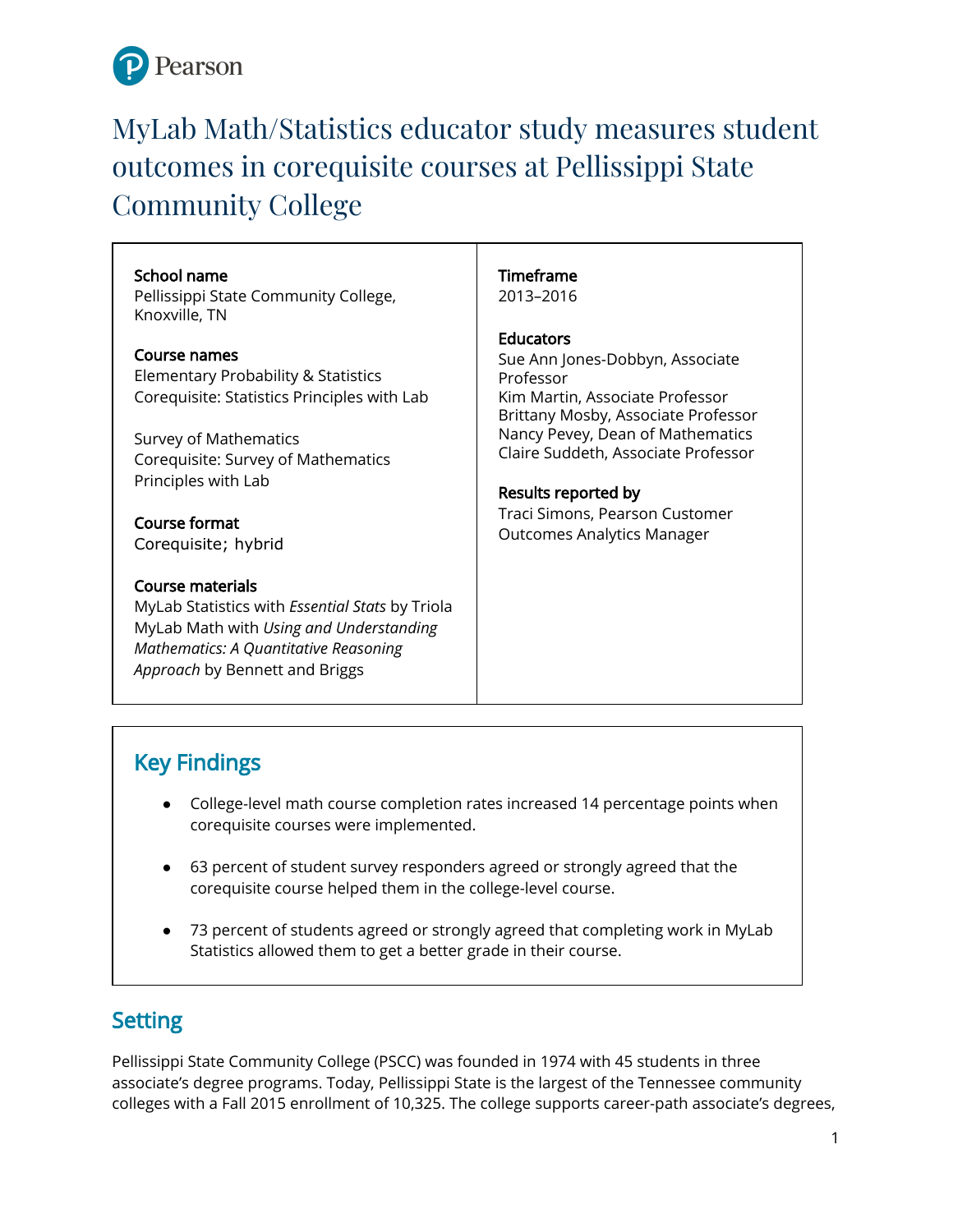

associate's degrees for transfer to four-year institutions, certificates, and continuing education opportunities to meet the needs of the community.

With five campuses located throughout Knox and Blount counties, the college employs around 1,000 full- and part-time faculty and staff, making it one of the largest employers in Knox and Blount counties.

Below are some quick facts about PSCC from Fall 2015:

- Enrollment status: 5,096 full-time students, 5,229 part-time students
- Gender: 52 percent female; 48 percent male
- Age: 64 percent between 18–24
- Ethnicity: 83 percent Caucasian, 7 percent African American, 4 percent Hispanic
- Average first-time freshman high school GPA: 2.92
- Students receiving aid:
	- Federal grant aid: 34 percent
	- State/local grant aid: 45 percent
	- Institutional grant aid: 4 percent
	- Loan: 19 percent

The school's Office of Institutional [Effectiveness,](http://www.pstcc.edu/ieap/index.php) Assessment and Planning has compiled numerous reports containing more information on the school's success and demographics.

### About the Courses

### Introductory Statistics | Corequisite: Principles of Statistics with Lab

A corequisite for the college-level Introductory Statistics course, the two-credit hour Principles of Statistics with Lab course consists of mastering prerequisite mathematics and the skills needed for success in the college-level course. A weekly supervised lab time in a designated academic support area allows developmental students to complete assignments covering topics from both courses.

Students who have Math ACT sub-scores of below 19 are placed into the Statistics Principles with Lab course and are concurrently enrolled in the three-credit hour Introductory Statistics course. They meet with the college-level course four days per week and spend an extra day per week with their Principles course classmates in the lab classroom. They are also required to spend two additional hours of tutoring outside of the classroom in one of the tutoring centers. Topics covered in that course include elementary probability theory, concepts of descriptive statistics, discrete and continuous distributions, hypothesis testing, confidence intervals, sample sizes, correlation, regression, multinominal and contingency tables. Noncalculus-based computer applications are also investigated.

Prerequisites for placing directly into the college-level Introductory Statistics course are high school algebra I and algebra II and ACT math and reading scores of at least 19.

### Survey of Mathematics | Corequisite: Survey of Mathematical Principles with Lab

A corequisite for the college-level Survey of Mathematics course, the three-credit hour Survey of Mathematical Principles with Lab course consists of mastering prerequisite mathematics and the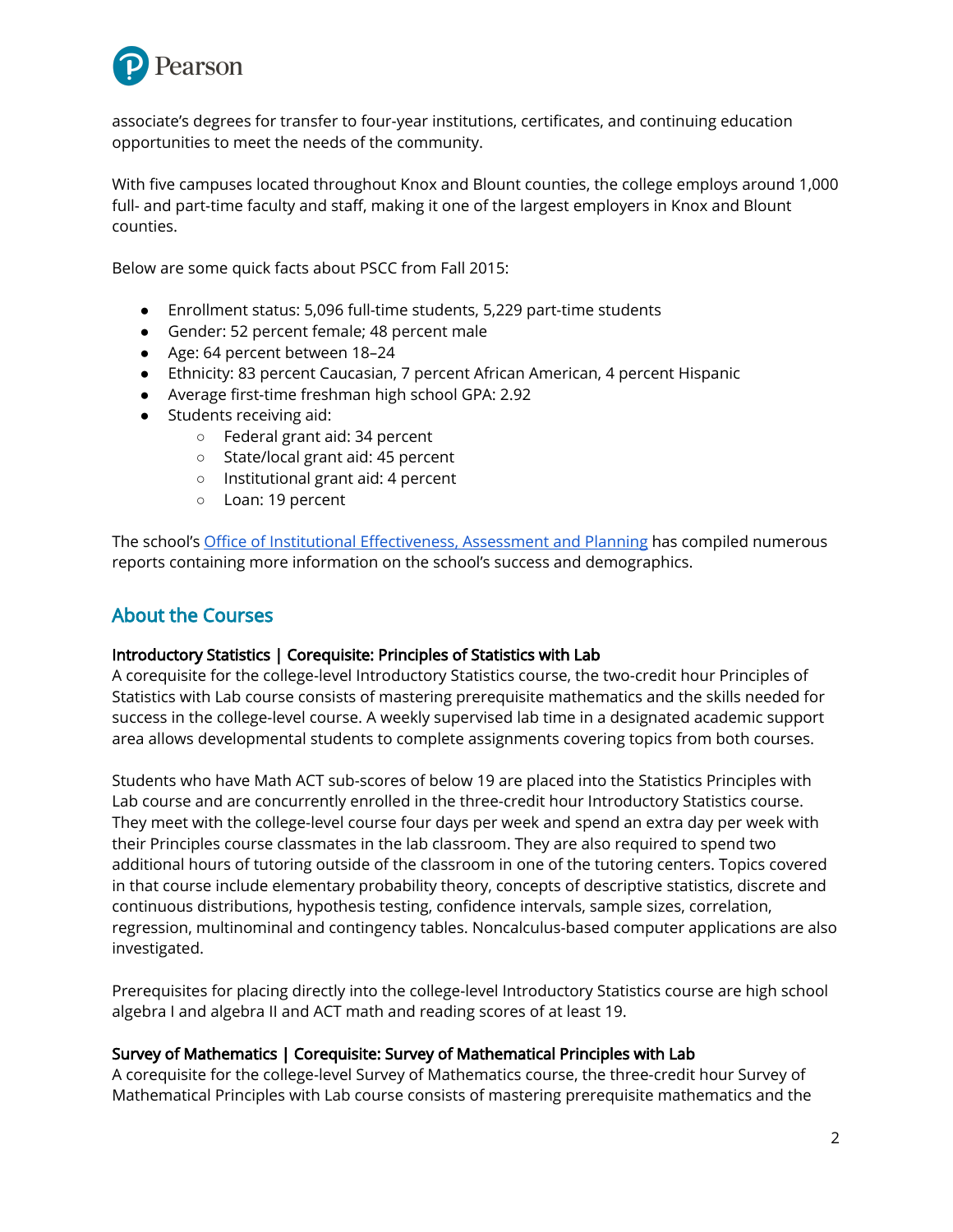

skills needed for success in the college-level course. A weekly supervised lab time in a designated academic support area gives developmental students time to complete assignments covering topics from both the support course and the college-level course.

Students who have Math ACT sub-scores below 19 are placed into the Survey of Mathematics Principles with Lab course and are concurrently enrolled in the three-credit hour Survey of Mathematics course. Students enrolled in the Principles with Lab course meet three days per week with the college-level course and two extra days per week in the lab with their Principles course classmates. Topics covered in the college-level course include critical thinking skills, problem solving, logic, geometry, measurement, consumer math, probability and statistics.

Prerequisites for placing directly into the college-level Survey of Mathematics are high school algebra I and algebra II and ACT math and reading scores of at least 19 or the equivalent math and reading placement scores.

# Challenges and Goals

When administrators and faculty at PSCC were presented with the innovation of changing the structure of learning support for students who entered college without requisite ACT scores, they decided to take matters into their own hands. The department dean decided to focus the redesign on one of PSCC's high enrollment general education courses, Introductory Statistics, and asked if any faculty were interested in redesigning in light of some of the changes that were happening at the state level. Three instructors volunteered: Sue Ann Jones-Dobbyn, Brittany Mosby, and Claire Suddeth. The Survey of Mathematics course redesign followed the successful rollout of the stats course.

When creating the courses, the three educators had several objectives:

- 1. To make sure the new corequisite course would cover students' math deficits in a way that would directly contribute to their success in the college-level course. In the existing structure, the learning support branch was completely separate from the college-level branch. While each was doing its separate job just fine, Jones-Dobbyn, Mosby, and Suddeth aimed to consolidate those units into a single course in order to better the whole.
- 2. To create a blended environment where each section included both co-req and college-level course students. The hope was that students who needed learning support, who had often felt excluded from students taking college-level courses, would now feel included and a part of the college environment.
- 3. To improve student retention/completion and success (ABC) rates of the college-level course for the population of students who would have previously taken the learning support modules as a prerequisite to the college-level course.

# Implementation

Students who are in the corequisite courses sign in to two MyLab™ courses while students taking just the college-level course sign in to only one. Pellissippi State felt cohesion was important, so students in the support course have the same instructor in the credit course. "Many schools don't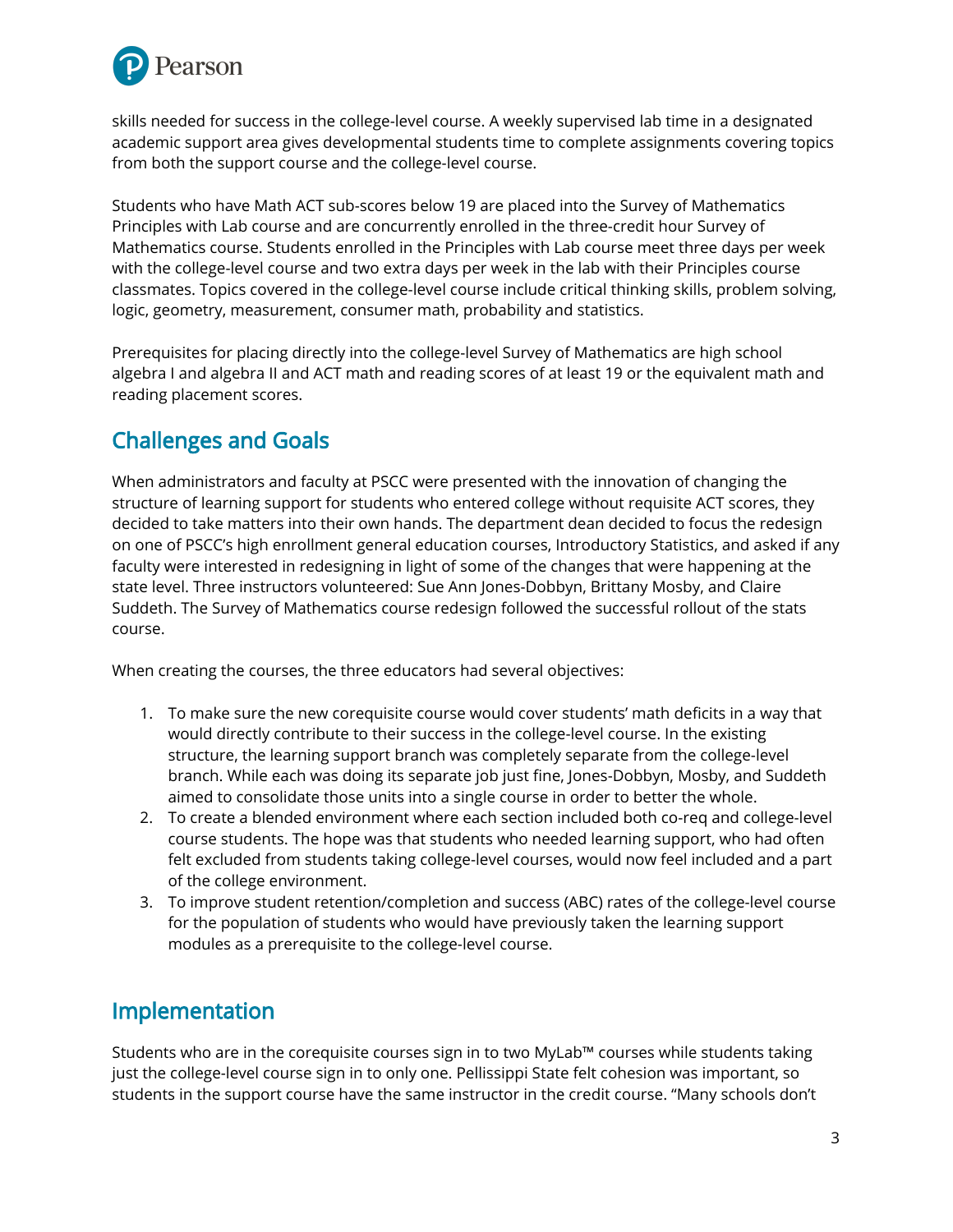

have the luxury or the ability to have the same instructor, but we felt it was very important," states Mosby. Students, in fact, agree: according to a Fall 2016 voluntary end-of-semester student survey (58 percent response rate), 81 percent of responders agreed or strongly agreed that having the same instructor in the support course and the credit course played an important role in their overall performance. Below is a breakdown of how each course uses MyLab.

### Learning Support (Corequisite) course

In order to ensure students didn't feel as though they were taking two separate courses and instead could see and appreciate how the support course was helping them in the college-level course, Jones-Dobbyn, Mosby, and Suddeth mapped the TBR's Learning Support [Competencies](https://www.tbr.edu/academics/co-requisite-remediation) for [Mathematics](https://www.tbr.edu/academics/co-requisite-remediation) (referred to henceforth as A-100 guidelines) to the content for the two courses. While completing the mapping, they asked themselves, "What underlying skills would students need in order to be successful at the college-level course?" In addition, in order to satisfy the critical thinking component of the A-100 guidelines, a large data analysis project was conceived and implemented.

The team quickly found that algebra textbooks explain things algebraically, while statistics textbooks describe them statistically, so they decided to write most of the problems that would be covered/assigned in the support course themselves using MyLab's custom [exercise](https://www.youtube.com/watch?v=561zIGltLvc&t=41s&list=PL664C85F3DD454CF0) builder. For example, the A-100 guidelines require students to understand inequalities, which is necessary when studying probabilities in statistics, such as the problem, "What is the probability of a woman having a height greater than 54 inches?" They then wrote questions for students taking the support course that broke down the component knowledge:

- 1. Write the phrase "greater than 53" as an inequality;
- 2. Plot it on a number line; and
- 3. Identify what it would look like if it was on a bell-shaped curve.

Using this approach, Jones-Dobbyn, Mosby, and Suddeth wrote about 50–75 percent of all the problems that are in the corequisite course.

The Statistics corequisite course is organized into nine labs, or homework assignments, (the Survey of Math support course has eight labs) that are mapped to the A-100 guidelines. Students must do the lab work and then take periodic proficiency exams in MyLab. Within the labs, all learning aids are available to students, with the exception of custom-created questions. When the custom exercise builder is used, the available learning aids are lost, so Jones-Dobbyn, Mosby, and Suddeth created videos for those questions and inserted them where the learning aids would typically be.

Students in the learning support course must attend each scheduled weekly class hour and complete two additional hours per week in the computer lab at their convenience. They are allowed to work ahead independently, and two students reported in the survey that they finished all of their support course work before the first exam in the credit course. Although students are allowed to work ahead, they are penalized if they fall behind: students who take the proficiency exam after the deadline get 30 percent deducted from their exam score.

Proctored proficiency exams are made up of pooled problems from the labs that have been covered. Every time a student takes a proficiency exam, they must earn 80 percent or higher to move on. If they have to retake the exam, it's not exactly the same as the previous exam because of the algorithmically generated problems and question pooling features in MyLab. While there is no limit to the number of times students can retake the proficiency exams, the team reports that the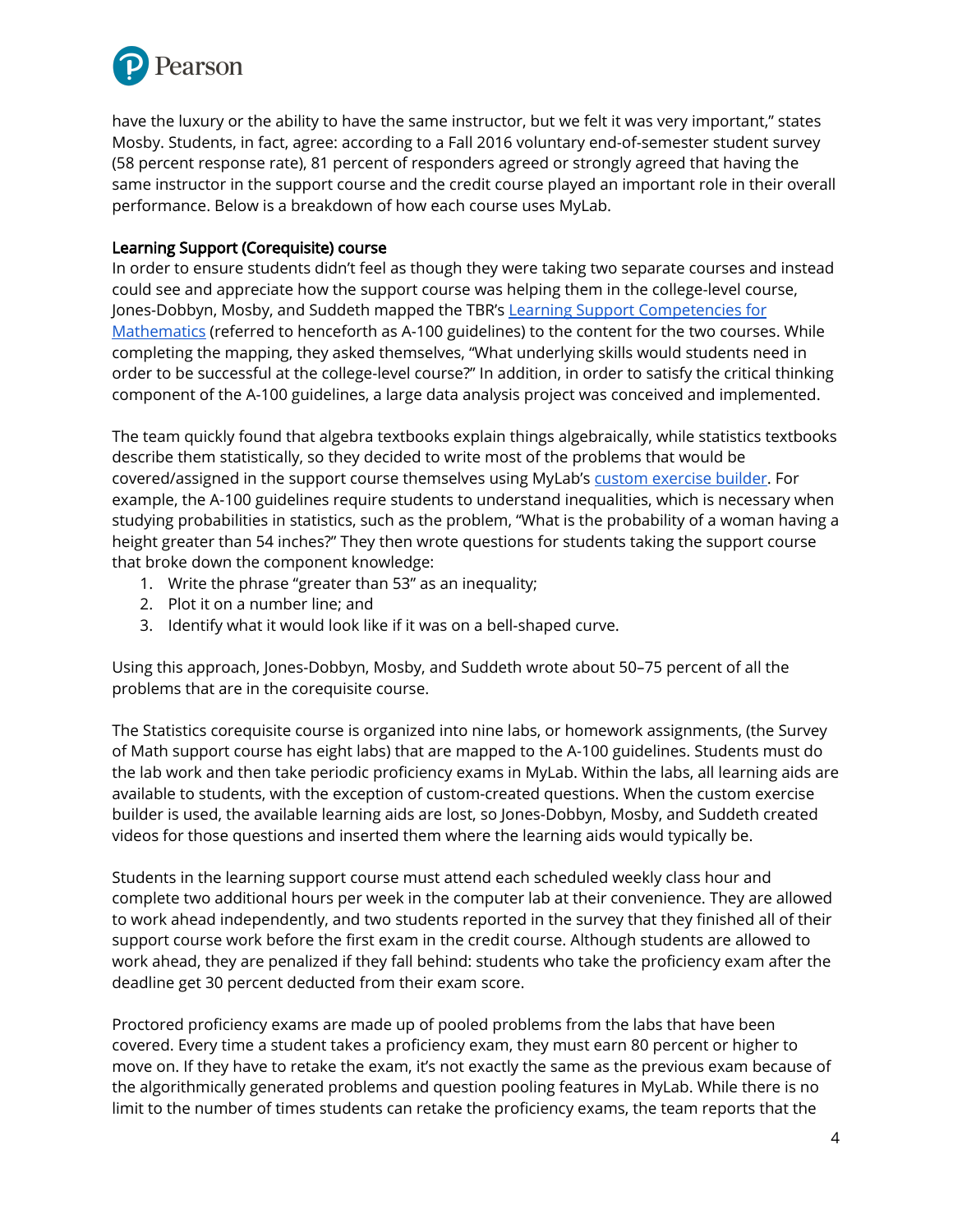

maximum so far has been about four times. Before students can retake the exam, their instructor goes over the test with them and reminds them that the next test will be different.

In addition, students in the Statistics support course also complete a capstone project which requires them to analyze large, real data sets and complete an analysis that spans the entirety of the course content. Mosby states, "We tried to pick topics that would be of interest to our students or in some other way valid in the college community. For example, we created one topic that uses data from Appalachian Regional Commission because the English courses all read a common book about Appalachia." Suddeth adds, "We also have some about hiring and promotion bias, youth smoking, police-involved deaths, etc. These are typically topics that are in the news that our students will be hearing a lot about."

### College-level course

The Introductory Statistics course uses MyLab mostly for homework. All sections meet in a computer classroom and start with a lecture that includes group and individual in-class practice.

Lead instructors put together a homework set and create a course that others can copy. Most adjuncts copy the coordinator course; however, each instructor is allowed to choose from MyLab Statistics, TI-84 calculator, tables, or a combination of the three as their preference for instruction.

The same is largely true for the Survey of Math course except that not all sections meet in a computer classroom; however, all of its support courses do meet in the computer classroom.

### **Assessments**

#### Learning Support (Corequisite) course:

- 60% MyLab proficiency exams (5 tests; must score at least 80% on each assessment to pass the course)
- 25% Capstone project (a minimum score of 80% is required to pass the course)
- 15% Laboratory assignments

Grading Scale: A=94–100%, B=87–93%, C=80–86%, F=Below 80% or too many absences

### College-level course:

- 65% Testing
- 10-20% Laboratory assignments
- 0–10% Field work

Grading Scale: A=93–100%, B+=88–92%, B=83–87%, C+=78–82%, C=70–77%, D=60–69%, F=Below 60%

"The power of the corequisite model is that we're talking about would-be developmental students completing college-level math in a single semester."

—Sue Ann Jones-Dobbyn, Pellissippi State Community College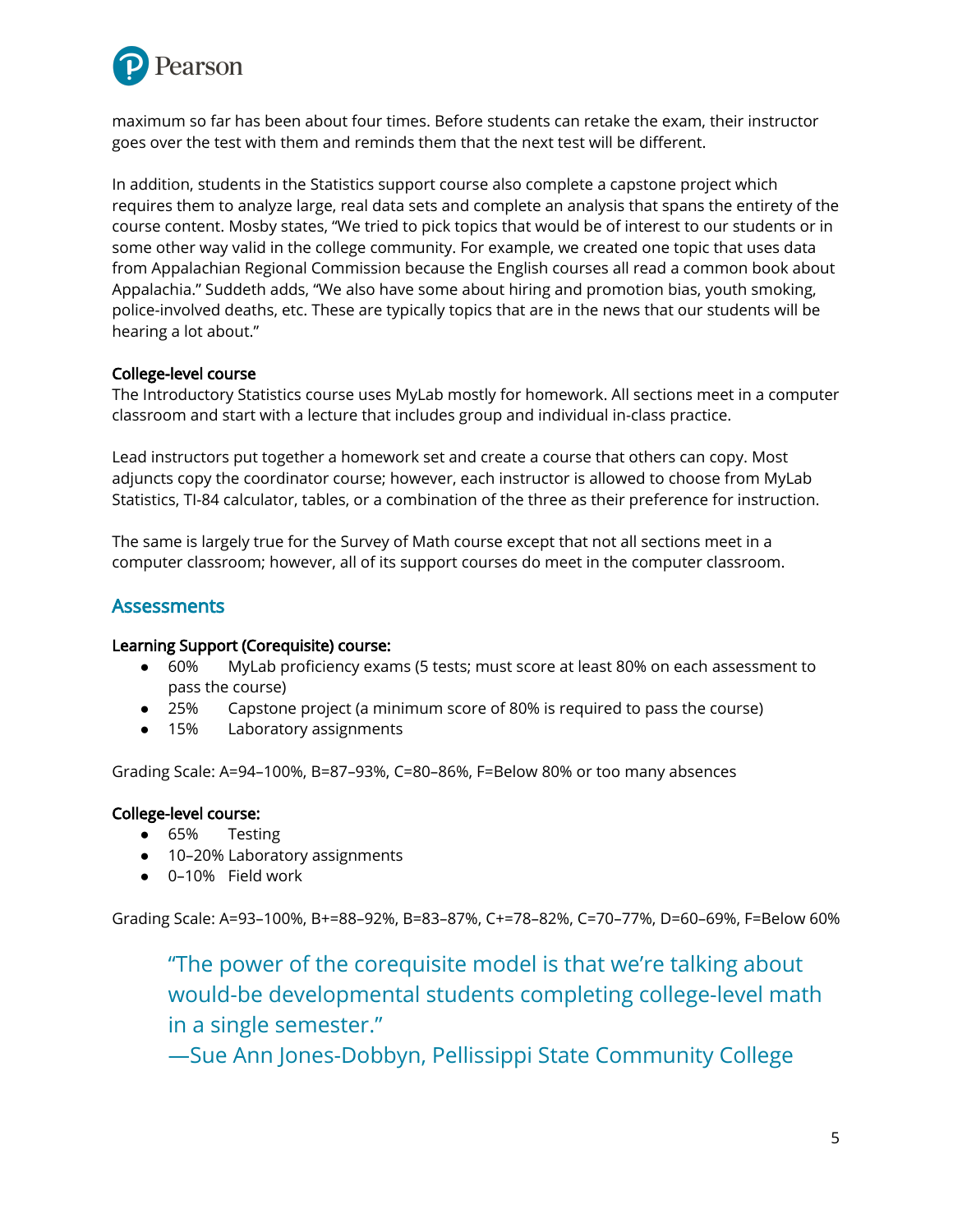

### Results and Data

According to Dr. Tristan Denley, former Vice Chancellor for Academic Affairs at the Tennessee Board of Regents, the most important factor to student retention is the amount of time it takes to complete the learning support classes. Therefore, it wasn't just higher success rates that Pellissippi was seeking, but also an accelerated course completion rate. If this could happen, students would also save money because they would be paying for fewer credit hours. Instead of up to eight hours for the developmental modules (five hours) plus the stats course (three hours), they would pay for three fewer credit hours and take one less semester to finish with the corequisite course.

Between 2014 and 2016, nearly two-thirds of first-first time freshmen at PSCC required a developmental math course: 63 percent in Fall 2014–2015 and 60 percent in Fall 2015–2016. Prior to co-req implementation, 41 percent of students in the Fall 2014 cohort completed a college-level math course in three consecutive semesters. Once co-reqs courses were implemented (Fall 2015–2016), the Fall 2015 cohort saw a college-level math course completion rate of 55 percent, a 14 percentage point jump from the prior year (figure 1).



### College-level math course completers

Figure 1. Percentage of Students Completing College-level Math Course; Fall 2014 (*n*=1,332); Fall 2015 (*n*=1,470)

In addition, PSCC saw an increase in college-level math course completion rates for different groups of the population (figure 2). Minorities saw a 19 percentage point increase in completion rates, adults (those older than 24 years) saw a 13 percentage point increase, and first-generation college students (self identified) also saw a 13 percentage point increase.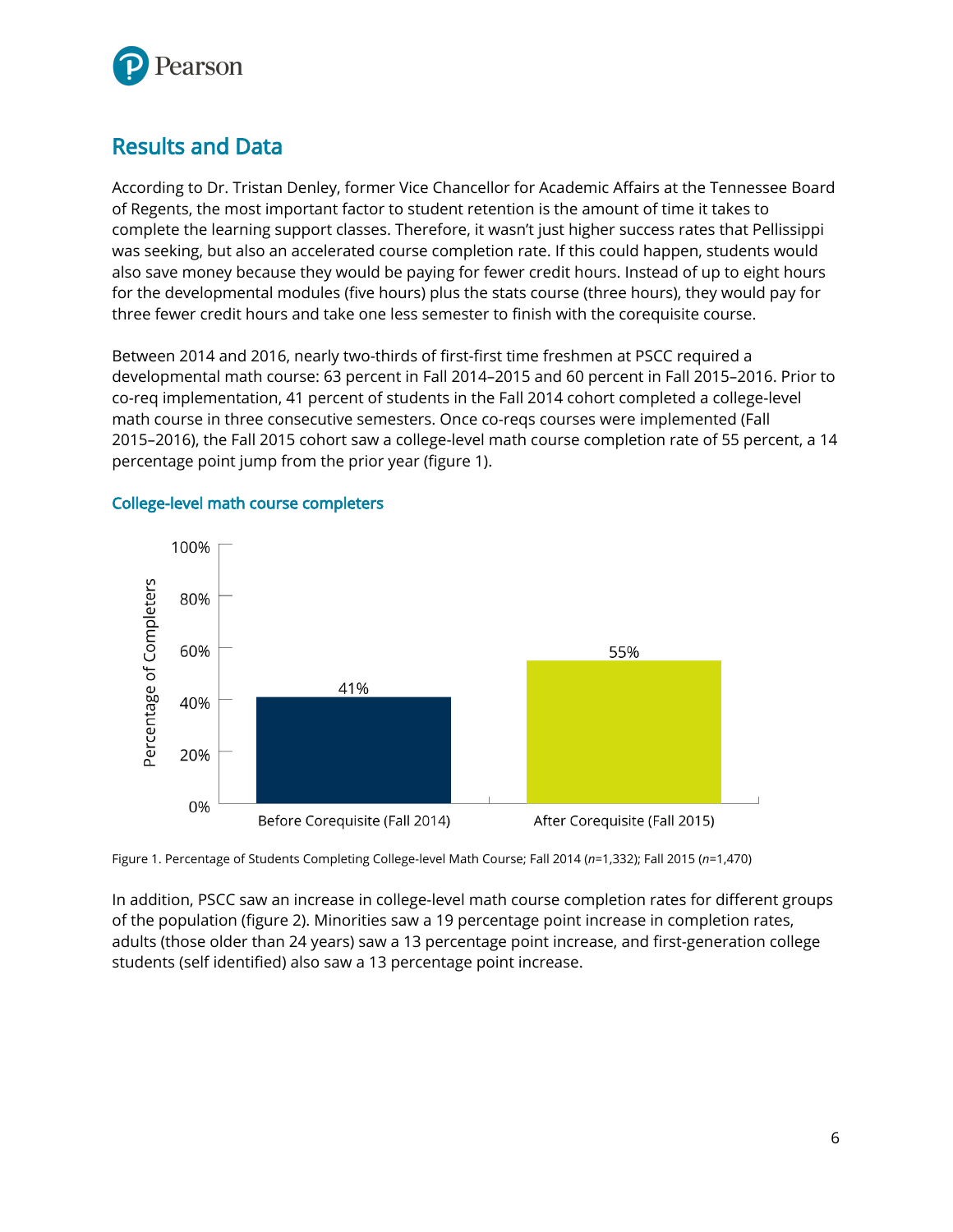

College-level math completers by group



Figure 2. Percentage of Students Completing College-level Math Course Based on Population Group, Fall 2014 and Fall 2015 cohorts

Finally, would-be developmental students also increased their college-level course success rates upon implementation of the corequisite model (figure 3). In other words, students who took the support course (who would have previously had to take developmental math modules) saw success (ABC) rates of 57 percent and 61 percent for Survey of Mathematics students and 56 percent and 57 percent for Statistics students in Fall 2015 and Fall 2016, respectively.



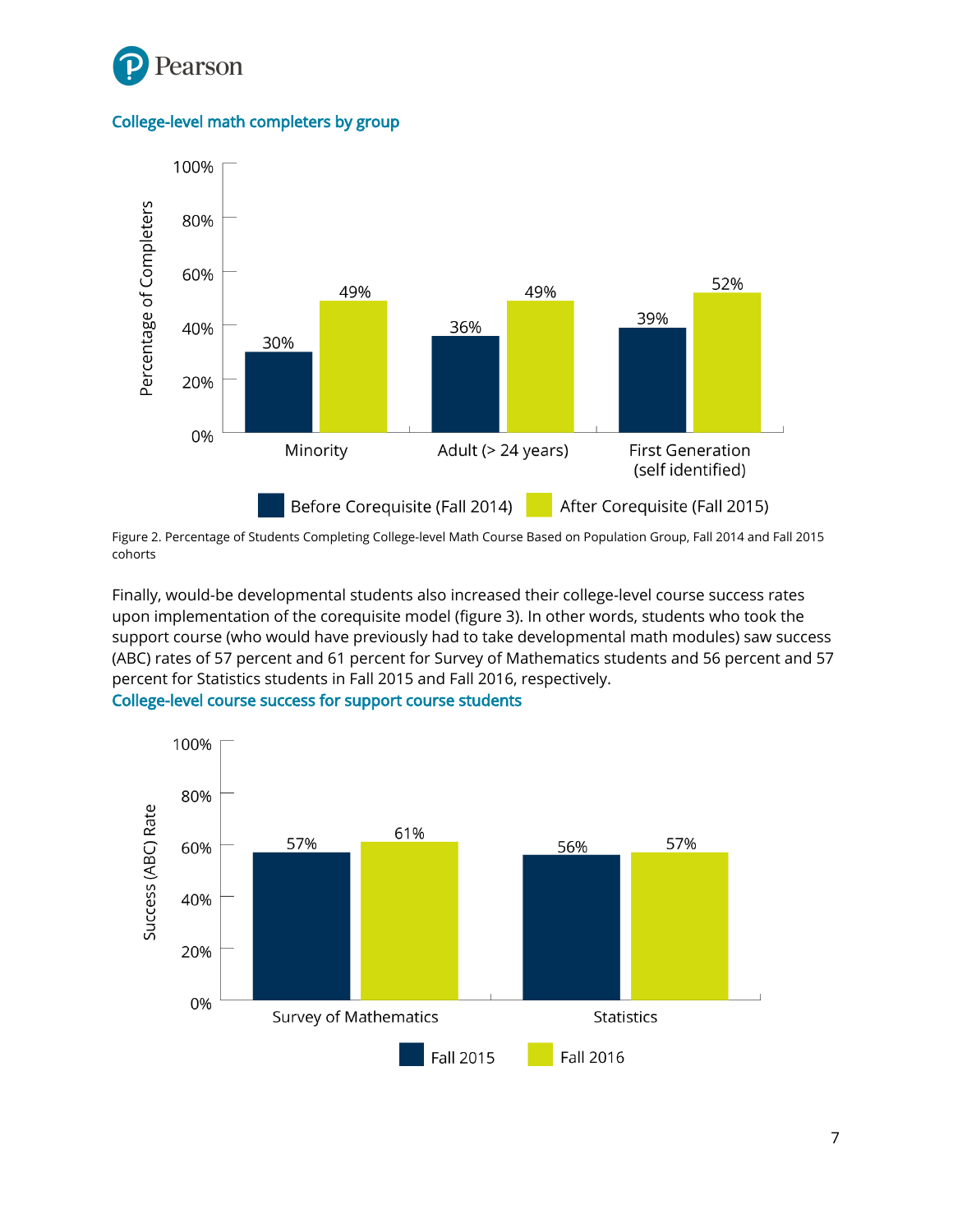

Figure 3. College-level Course Success (ABC) Rates for Students Taking Corequisite Course, Fall 2015 (*n*=633) and Fall 2016 (*n*=626)

The increased number of students who persist to college-level mathematics has encouraged faculty. Jones-Dobbyn states, "While student success rates in the college-level course did increase for that group of would-be learning support students, the retention of those same students is what we are focused on." She continues, "The key is that, before this model, the college-level course only saw about 70 percent of the students who started in learning support. Those students who did finish were mostly ready for the college-level course, so the learning support course did, in fact, prepare them for college-level math; however, the issue was the number of students who dropped out of the program altogether. The power of the corequisite model is that we're talking would-be developmental students completing college-level math in a single semester—60 percent of our incoming freshmen need remediation, and because of the co-req model, they are getting college-level math credit within a year, saving them an entire year of time and money. That's a big deal when the state pays for two years of community college."

Thus, not only did PSCC's students experience more success in the support courses and, subsequently, their college-level courses upon corequisite completion than ever before, but they also did so in a much faster timeframe (half the time), saving at least  $$156/credit hour$  $$156/credit hour$  in the process.

# The Student Experience

In Fall 2016, Statistics students at Pellissippi State completed a voluntary survey about the course and MyLab Statistics (58 percent response rate). Of those who completed the survey, 49 percent were enrolled in the support course for Statistics.

The following represent student responses from the corequisite portion of the course:

- 63 percent agreed or strongly agreed that the corequisite course helped them in the college-level course.
- 71 percent agreed or strongly agreed that the material covered in the corequisite course was closely tied to what they needed to know for the college-level course.
- 43 percent agreed or strongly agreed that being enrolled in the college-level course with others who weren't in the corequisite course helped them feel more included in the college; 39 percent of responders were neutral

Below are some comments from students regarding what impact the support course had on them:

- *● "It helped me better understand the basics of math, which helps me understand more complex math as well."*
- *● "The tools and resources from the corequisite helped me succeed in statistics."*
- *● "It forced me to go to tutoring which overall helped me succeed in the college level course."*
- "[The support course] helped me a lot with the 1530 class. I think I did better than some of the *students not taking both the 1530 and 0530."*
- "I think it really humbled me, in the respect of I thought I would never need any extra help, but I *really did. I grew closer bonds with the people I see all week and with the teacher."*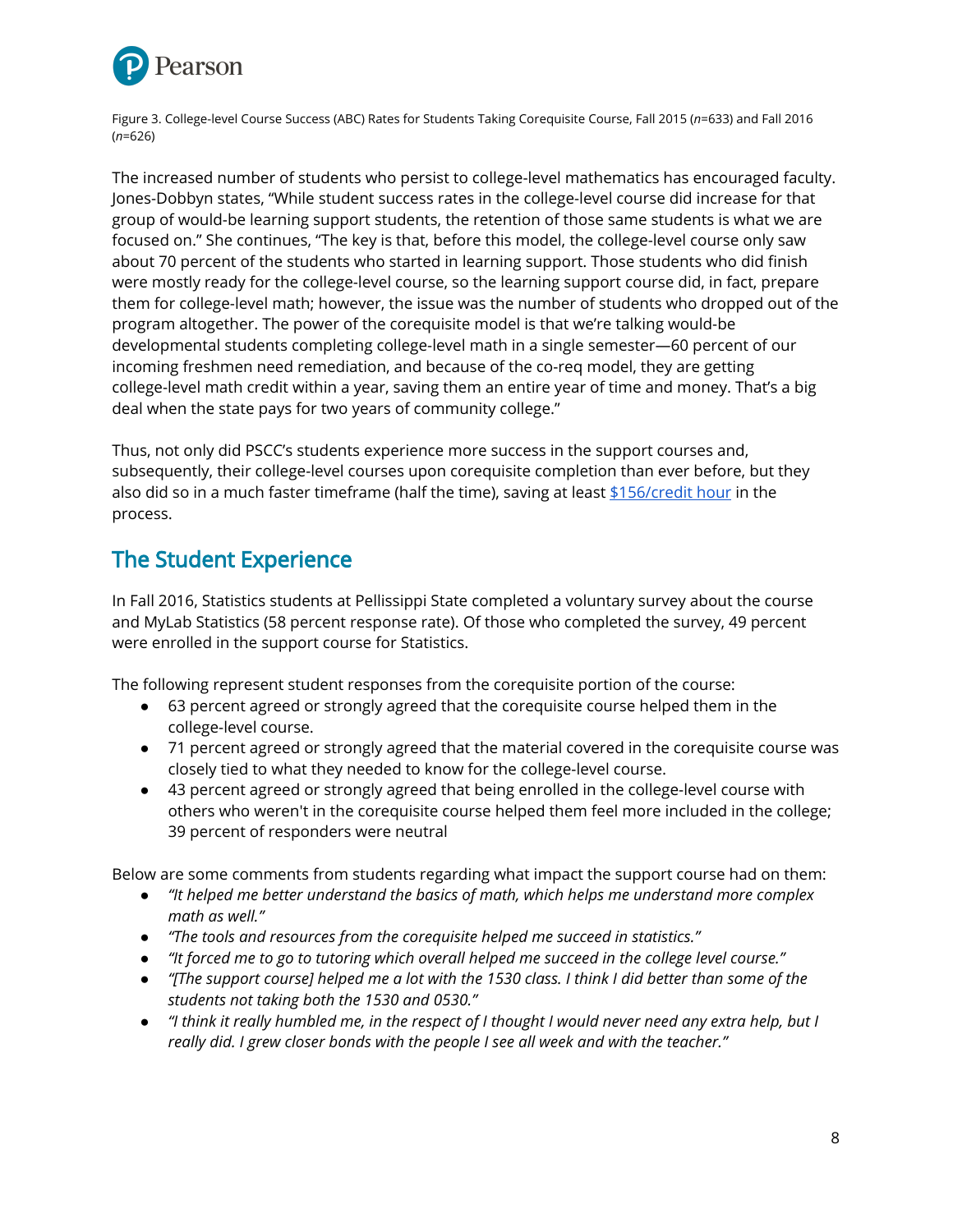

One of PSCC's goals was to create a blended course where students did not know who was in the support course and who wasn't. Students in the support course were asked if students in the college-level course knew if they were in the support course. Figure 4 shows their responses.

#### Did other students know you were in the support course?



Figure 4. Survey Responses to the Question, "Did Other Students Know You Were In the Support Course and Did it Matter to You?" Fall 2016 (*n*=77)

Interestingly, 71 percent of students said their peers knew they were in the support course, but 64 percent of them said it didn't matter to them whether they knew or not. Students were asked to explain their answer, and below are some of their comments:

- "It didn't matter to me that some of my classmates knew. I even helped a couple of them with *work they didn't understand and they were in the corequisite course."*
- *● "Some were aware because our corequisite was immediately followed by our credit course, and* they wondered why we were all in here so early. It did not matter to me if they knew or not *because most wished they had the extra help too."*
- *● "None of the students seem to be judgmental about whether or not someone is in a corequisite class. It is also fairly common for students to be enrolled in corequisite classes."*
- *● "I didn't want them to know because I feared they would think less of me."*
- "It kind of did matter to me that other people knew I was in the 0530 class because the way that class got explained to me by an adviser was that it's because I didn't do well on my ACT. I was embarrassed to tell my friends about that class, too, because I felt like it was a "these people are *not smart" class. But overall it did help me."*
- "It did not matter to me that anyone to knew I was in the coreguisite course. I have not been in school for a while and enjoyed not having to just take the pre-algebra before I took statistics. It *was nice to get it all done at the same time."*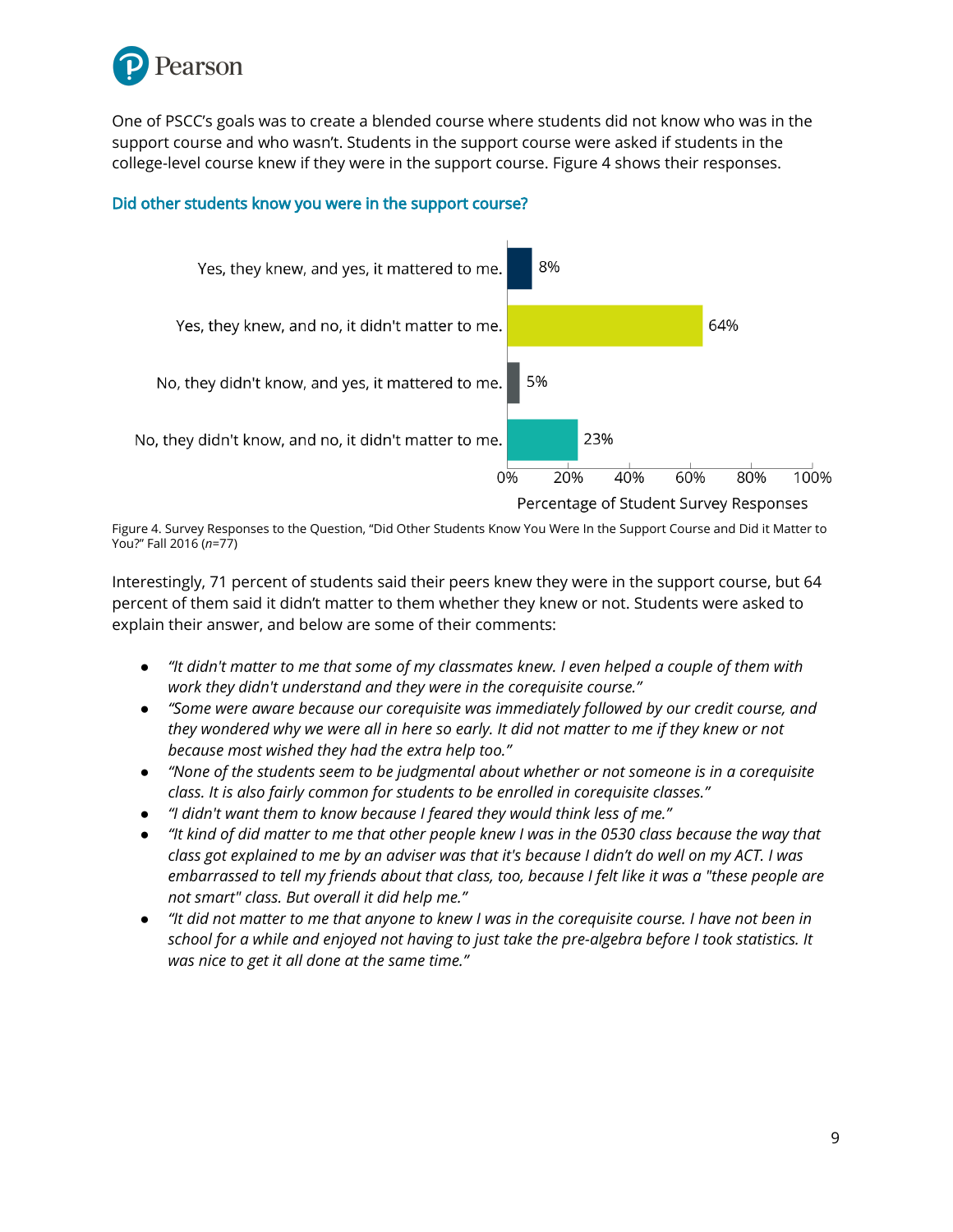

In regards to MyLab Statistics, students responded affirmatively to the following statements:

| 74% | MyLab provided adequate practice to understand the concepts.                           |
|-----|----------------------------------------------------------------------------------------|
| 73% | Completing work MyLab has allowed me to get a better grade in my course.               |
| 69% | Completing work in MyLab helped my confidence in math.                                 |
| 68% | MyLab adequately prepared me for exams.                                                |
| 67% | MyLab made me more confident in my ability to understand the concepts.                 |
| 63% | MyLab provided a positive learning experience.                                         |
| 59% | Completing work in MyLab prepared me for future courses.                               |
| 58% | MyLab provided different ways for me to learn through videos, examples, textbook, etc. |

#### Percentage of respondents answering agree or strongly agree to the following statements

Table 1. Percentage of Student Respondents Answering Agree or Strongly Agree to Survey Statements, Fall 2016 (*n*=156)

### **Conclusion**

Pellissippi State had three goals when they began implementation of their corequisite Statistics course, and they met all three successfully:

- 1. Create a support course that ties directly to skills students will need in the Statistics course.
	- By creating custom questions in MyLab that tied directly to the objectives covered in the college credit course, instructors were able to deliver a support course where 71 percent of student survey responders agreed or strongly agreed that the material covered in the corequisite course was closely tied to what they needed to know for the college-level course.
- 2. Create a blended learning environment in the college-level course where students in the corequisite course felt included.
	- Forty-three percent of student survey responders agreed or strongly agreed that being enrolled in the college-level course with others who weren't in the corequisite course helped them feel more included in the college
	- Sixty-four percent of student survey responders said that while their classmates in the college-level course knew they were in the co-req course, it didn't matter to them. Many students even noted that they appreciated the extra help the co-req course gave them, were able to help other students who weren't in the co-req course, and even earned higher grades than some of them.
- 3. Improve student retention/completion and success (ABC) rates for the population of students who would have previously taken the learning support modules as a prerequisite to taking the college credit course.
	- College-level math course completion rates rose 14 percentage points when students who would have previously had to complete the prerequisite developmental math modules were able to take the corequisite course.